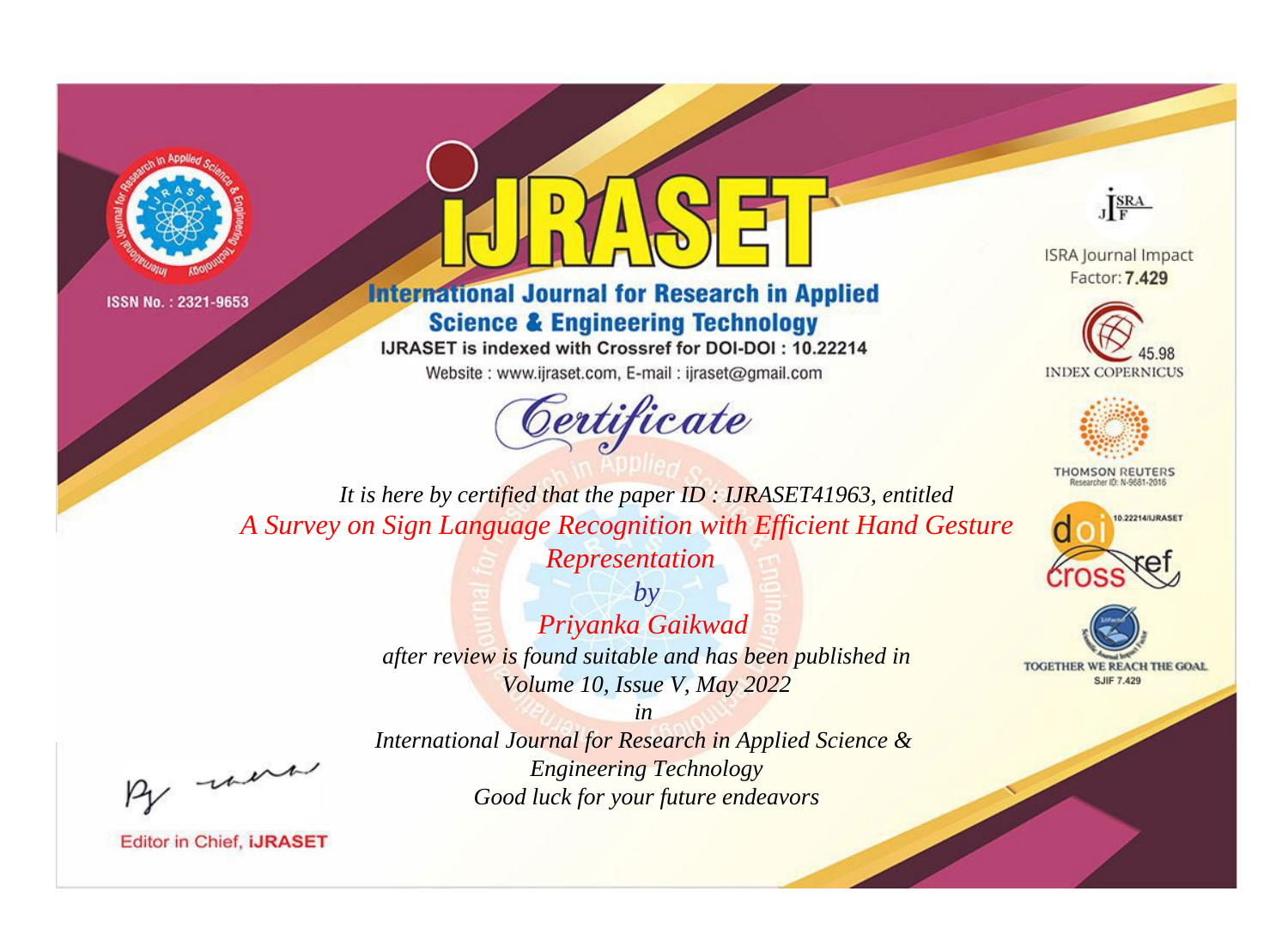



**International Journal for Research in Applied Science & Engineering Technology** 

IJRASET is indexed with Crossref for DOI-DOI: 10.22214

Website: www.ijraset.com, E-mail: ijraset@gmail.com





**ISRA Journal Impact** Factor: 7.429





**THOMSON REUTERS** 



TOGETHER WE REACH THE GOAL **SJIF 7.429** 

*It is here by certified that the paper ID : IJRASET41963, entitled A Survey on Sign Language Recognition with Efficient Hand Gesture* 

*Representation*

*by Kaustubh Trivedi after review is found suitable and has been published in Volume 10, Issue V, May 2022*

*in* 

*International Journal for Research in Applied Science & Engineering Technology Good luck for your future endeavors*

, were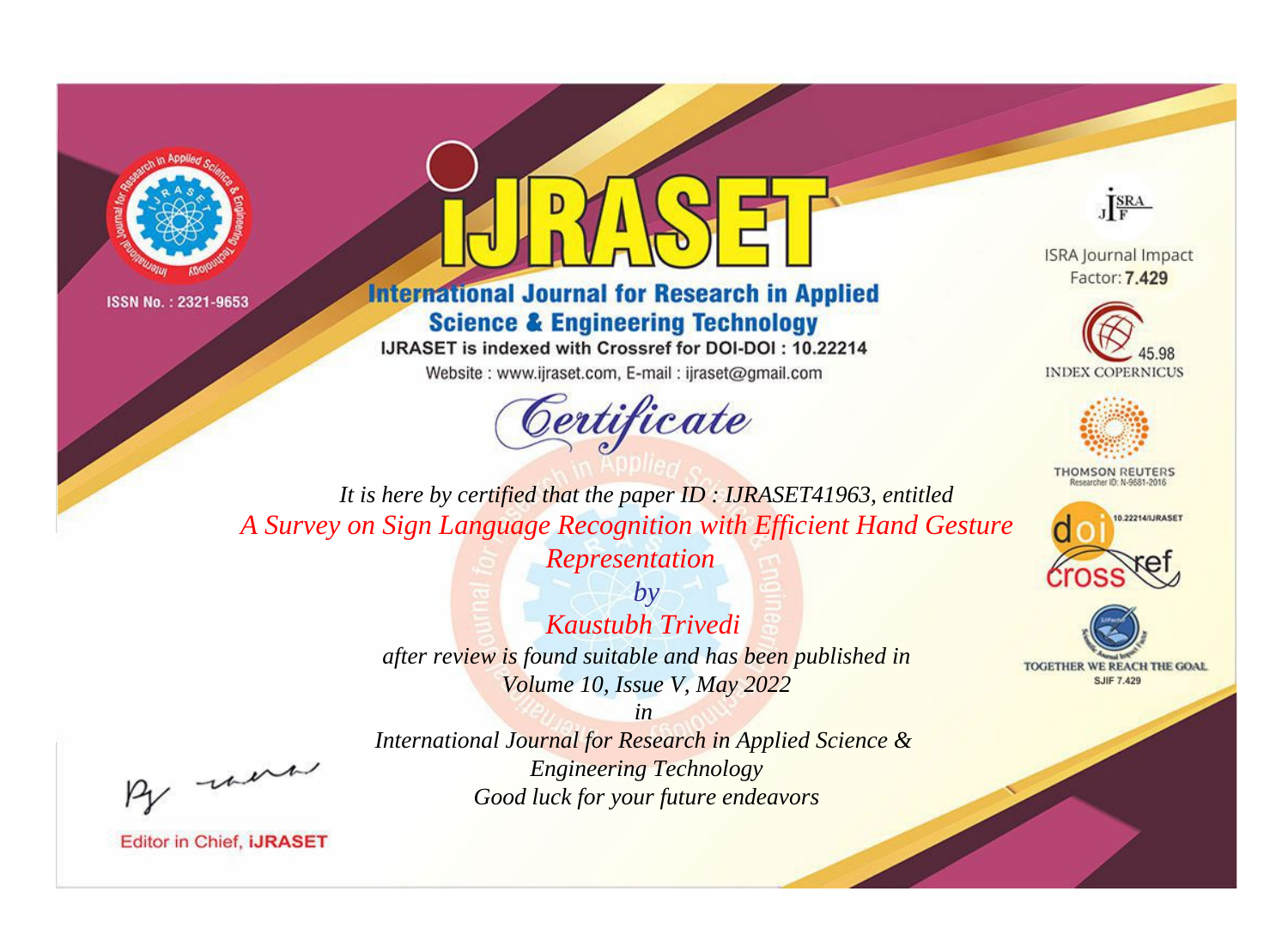



**International Journal for Research in Applied Science & Engineering Technology** 

IJRASET is indexed with Crossref for DOI-DOI: 10.22214

Website: www.ijraset.com, E-mail: ijraset@gmail.com





**ISRA Journal Impact** Factor: 7.429





**THOMSON REUTERS** 



TOGETHER WE REACH THE GOAL **SJIF 7.429** 

*It is here by certified that the paper ID : IJRASET41963, entitled A Survey on Sign Language Recognition with Efficient Hand Gesture* 

*Representation*

*by Mahalaxmi Soma after review is found suitable and has been published in Volume 10, Issue V, May 2022*

, un

*International Journal for Research in Applied Science & Engineering Technology Good luck for your future endeavors*

*in*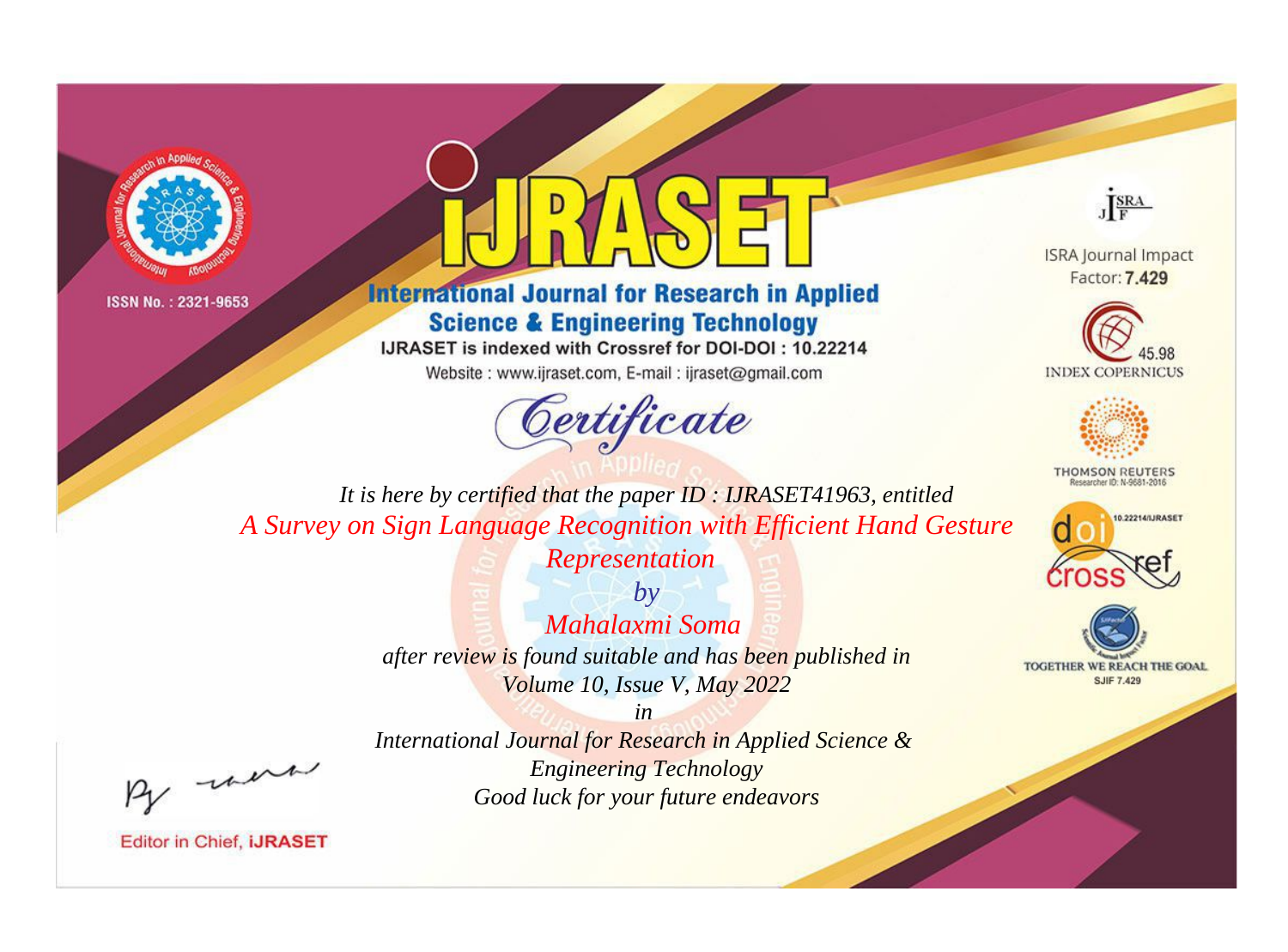



**International Journal for Research in Applied Science & Engineering Technology** 

IJRASET is indexed with Crossref for DOI-DOI: 10.22214

Website: www.ijraset.com, E-mail: ijraset@gmail.com





**ISRA Journal Impact** Factor: 7.429





**THOMSON REUTERS** 



TOGETHER WE REACH THE GOAL **SJIF 7.429** 

*It is here by certified that the paper ID : IJRASET41963, entitled A Survey on Sign Language Recognition with Efficient Hand Gesture* 

*Representation*

*by Komal Bhore after review is found suitable and has been published in Volume 10, Issue V, May 2022*

, un

*International Journal for Research in Applied Science & Engineering Technology Good luck for your future endeavors*

*in*